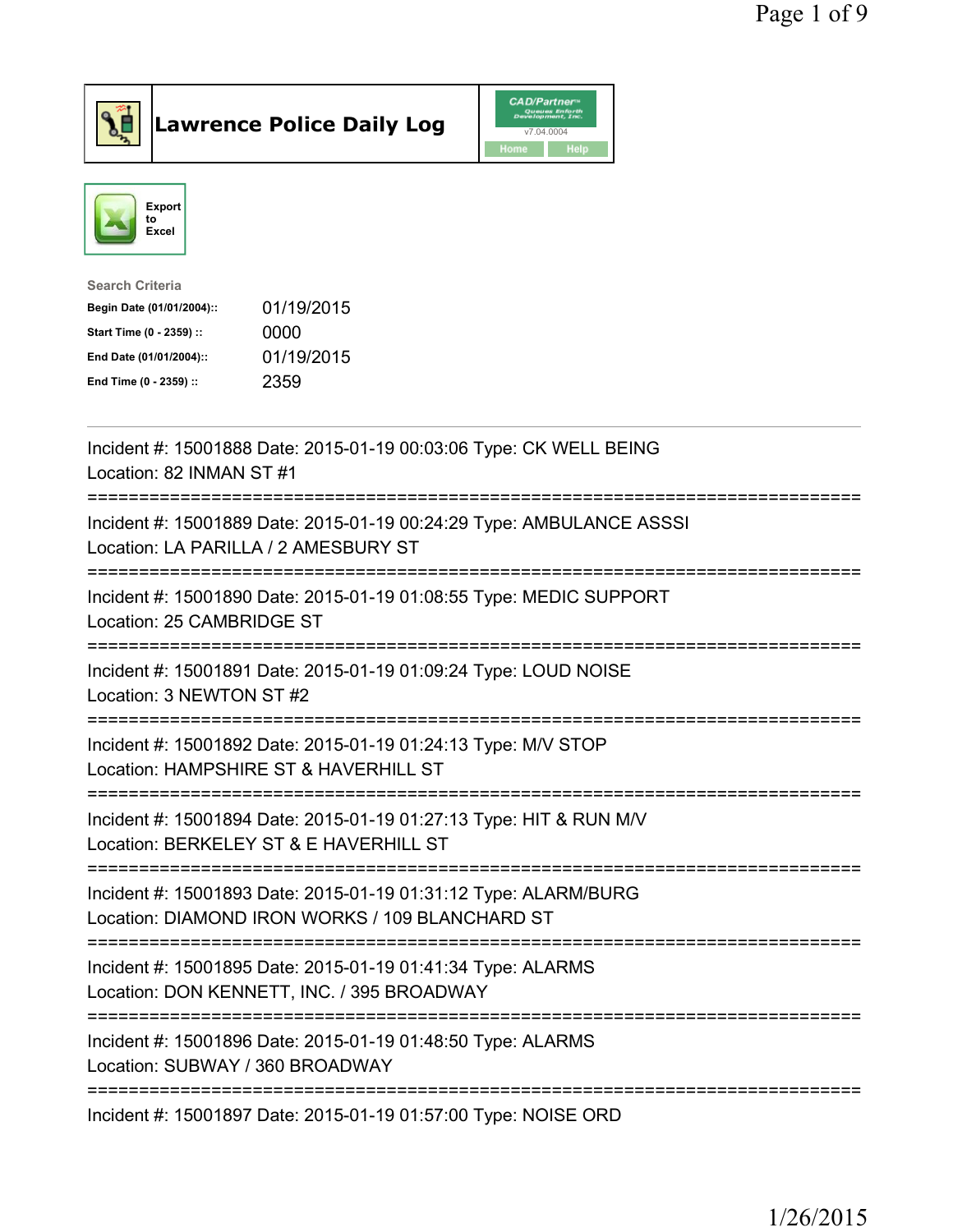Location: 77 MAY ST =========================================================================== Incident #: 15001898 Date: 2015-01-19 02:07:48 Type: SUS PERS/MV Location: CAMBRIDGE ST & WINTHROP AV =========================================================================== Incident #: 15001899 Date: 2015-01-19 02:12:12 Type: LOUD NOISE Location: 161 S UNION ST FL 3RD =========================================================================== Incident #: 15001900 Date: 2015-01-19 02:40:40 Type: M/V STOP Location: 161 S UNION ST =========================================================================== Incident #: 15001901 Date: 2015-01-19 02:41:25 Type: M/V STOP Location: 161 S UNION ST =========================================================================== Incident #: 15001902 Date: 2015-01-19 02:43:23 Type: UNWANTEDGUEST Location: 18 WINTHROP AV =========================================================================== Incident #: 15001903 Date: 2015-01-19 03:22:31 Type: M/V STOP Location: HAVERHILL ST & LAWRENCE ST =========================================================================== Incident #: 15001904 Date: 2015-01-19 05:08:23 Type: ALARM/BURG Location: 431 COMMON ST =========================================================================== Incident #: 15001905 Date: 2015-01-19 05:14:18 Type: ALARM/BURG Location: 655 ANDOVER ST =========================================================================== Incident #: 15001906 Date: 2015-01-19 05:30:16 Type: AUTO ACC/PI Location: BEACON ST & GLENN ST =========================================================================== Incident #: 15001907 Date: 2015-01-19 05:33:00 Type: ALARMS Location: POST OFFICE / 431 COMMON ST =========================================================================== Incident #: 15001908 Date: 2015-01-19 05:43:11 Type: STOL/MV/PAS Location: 4 BERNARD AV =========================================================================== Incident #: 15001909 Date: 2015-01-19 05:51:39 Type: ALARM/BURG Location: 105 FARNHAM ST =========================================================================== Incident #: 15001910 Date: 2015-01-19 06:13:50 Type: AUTO ACC/NO PI Location: 167 SALEM ST =========================================================================== Incident #: 15001911 Date: 2015-01-19 06:35:19 Type: ALARMS Location: DREAMLOOK / 250 CANAL ST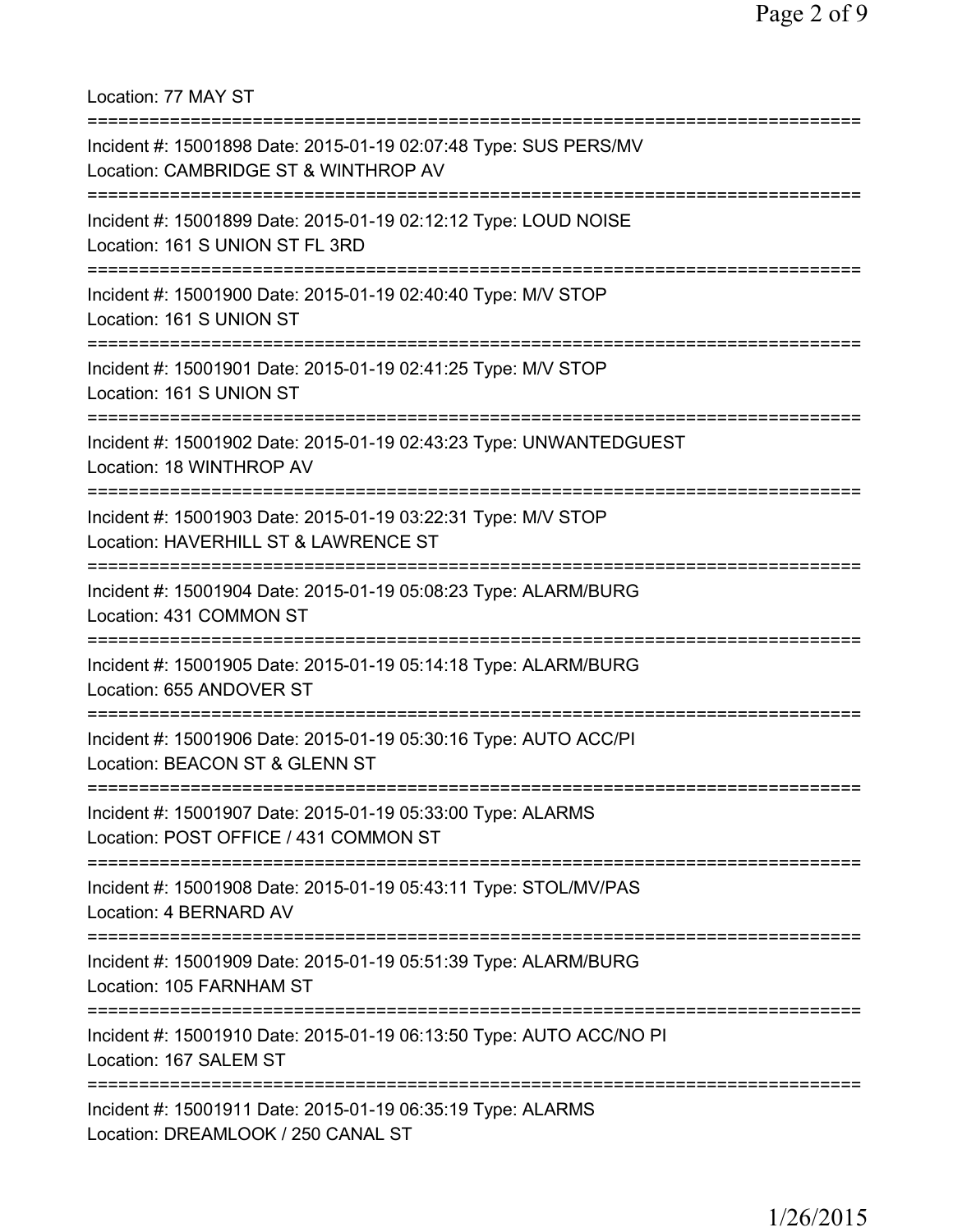| Incident #: 15001912 Date: 2015-01-19 06:43:01 Type: LARCENY/PAST<br>Location: 32 GROTON ST                                                 |
|---------------------------------------------------------------------------------------------------------------------------------------------|
| Incident #: 15001913 Date: 2015-01-19 06:49:24 Type: AUTO ACC/PI<br>Location: ANDOVER ST & PACKARD ST                                       |
| Incident #: 15001914 Date: 2015-01-19 06:57:06 Type: LARCENY/PAST<br>Location: 32 GROTON ST                                                 |
| Incident #: 15001915 Date: 2015-01-19 07:05:00 Type: LIC PLATE STO<br>Location: EUTAW ST & PARK ST                                          |
| Incident #: 15001916 Date: 2015-01-19 07:16:05 Type: STOL/MV/PAS<br>Location: ESSEX ST & FLORAL ST                                          |
| Incident #: 15001917 Date: 2015-01-19 07:51:42 Type: M/V STOP<br>Location: CHESTNUT ST & LAWRENCE ST                                        |
| Incident #: 15001918 Date: 2015-01-19 08:05:18 Type: AUTO ACC/UNK PI<br><b>Location: BARKER RD</b>                                          |
| Incident #: 15001919 Date: 2015-01-19 08:20:03 Type: M/V STOP<br>Location: BERKELEY ST & E HAVERHILL ST<br>================================ |
| Incident #: 15001920 Date: 2015-01-19 09:06:01 Type: ALARM/BURG<br>Location: COTY RESD / 197 OLIVE AV                                       |
| Incident #: 15001921 Date: 2015-01-19 09:18:44 Type: AUTO ACC/PED<br>Location: EUTAW ST & PARK ST                                           |
| Incident #: 15001922 Date: 2015-01-19 09:33:41 Type: SUS PERS/MV<br>Location: 22 DEWEY ST                                                   |
| Incident #: 15001923 Date: 2015-01-19 09:46:48 Type: ROBBERY UNARM<br>Location: 36 EUTAW ST                                                 |
| Incident #: 15001924 Date: 2015-01-19 09:52:36 Type: TOW OF M/V<br>Location: 24 DEWEY ST                                                    |
|                                                                                                                                             |
| Incident #: 15001925 Date: 2015-01-19 09:55:43 Type: UNWANTEDGUEST<br>Location: CVS PHARMACY / 266 BROADWAY                                 |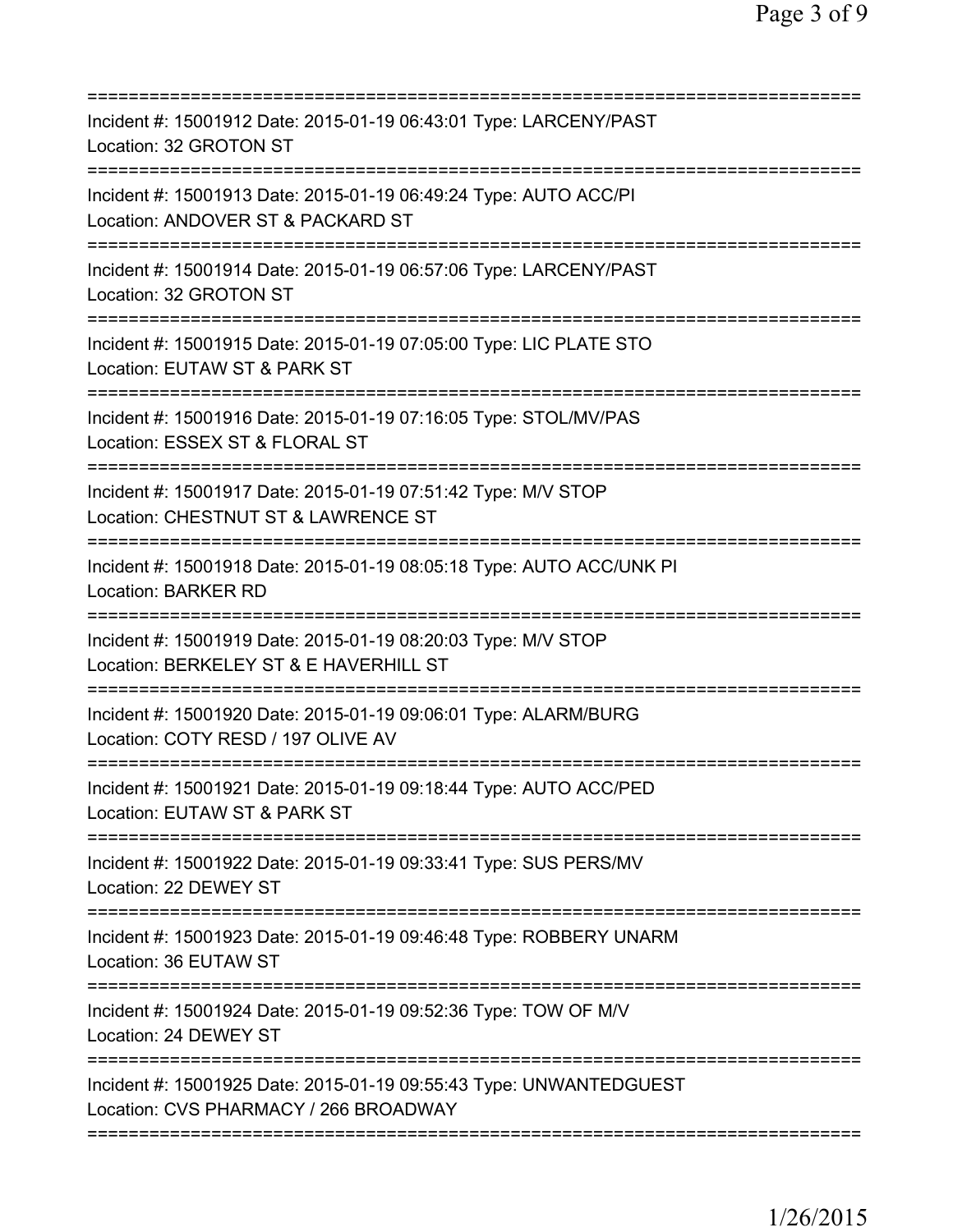| Incident #: 15001926 Date: 2015-01-19 10:00:43 Type: RECOV/STOL/MV<br>Location: 14 LINDEN ST                                  |
|-------------------------------------------------------------------------------------------------------------------------------|
| Incident #: 15001927 Date: 2015-01-19 10:24:08 Type: ALARM/BURG<br>Location: 21 SUMMIT AV                                     |
| Incident #: 15001928 Date: 2015-01-19 10:40:12 Type: MAL DAMAGE<br>Location: 142 ANDOVER ST                                   |
| Incident #: 15001929 Date: 2015-01-19 10:56:51 Type: DOMESTIC/PAST<br>Location: 673 ESSEX ST #410 FL 4                        |
| Incident #: 15001930 Date: 2015-01-19 11:16:09 Type: M/V STOP<br>Location: 138 WEST ST                                        |
| Incident #: 15001932 Date: 2015-01-19 11:19:41 Type: STOLEN PROP<br>Location: 359 HAVERHILL ST                                |
| Incident #: 15001931 Date: 2015-01-19 11:26:20 Type: M/V STOP<br>Location: 25 WASHINGTON ST                                   |
| Incident #: 15001933 Date: 2015-01-19 11:33:32 Type: THREATS<br>Location: 12 LINDEN ST<br>:================================== |
| Incident #: 15001934 Date: 2015-01-19 11:52:03 Type: M/V STOP<br>Location: BRADFORD ST & WINSLOW PL                           |
| Incident #: 15001935 Date: 2015-01-19 11:57:20 Type: 209A/SERVE<br>Location: 36 SWAN ST                                       |
| ========================<br>Incident #: 15001936 Date: 2015-01-19 12:13:42 Type: M/V STOP<br>Location: 157 FERRY ST           |
| Incident #: 15001937 Date: 2015-01-19 12:26:43 Type: CK WELL BEING<br>Location: 489 S BROADWAY #15                            |
| Incident #: 15001938 Date: 2015-01-19 12:29:11 Type: M/V STOP<br>Location: 169 LAWRENCE ST                                    |
| Incident #: 15001939 Date: 2015-01-19 12:30:26 Type: 209A/SERVE<br>Location: 15 STEINER ST                                    |
| Incident #: 15001940 Date: 2015-01-19 12:35:24 Type: M/V STOP                                                                 |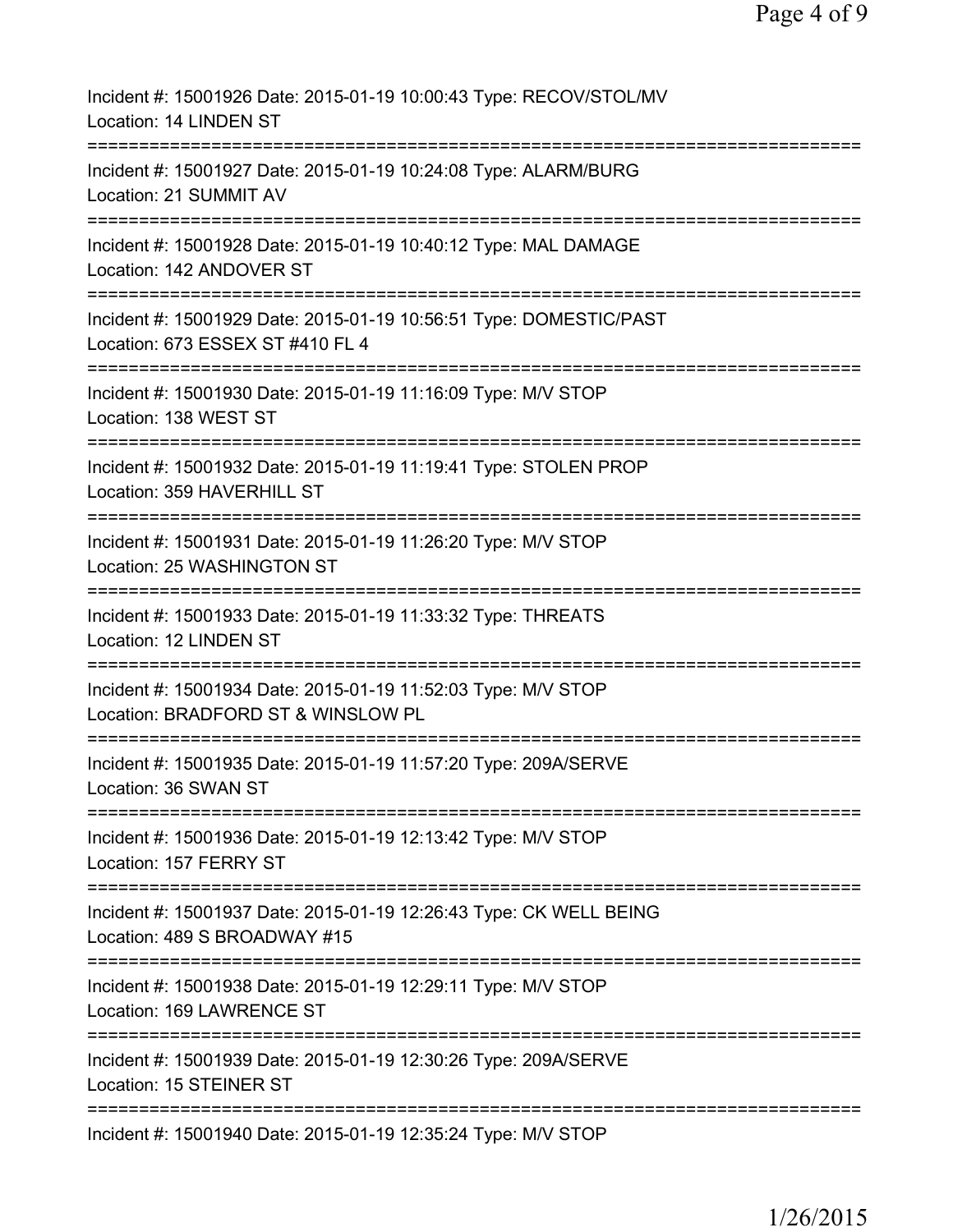Location: EXCHANGE ST & LAWRENCE ST =========================================================================== Incident #: 15001941 Date: 2015-01-19 12:39:24 Type: WARRANT SERVE Location: 80 BUNKERHILL ST =========================================================================== Incident #: 15001942 Date: 2015-01-19 12:50:07 Type: MEDIC SUPPORT Location: 56 BODWELL ST =========================================================================== Incident #: 15001943 Date: 2015-01-19 12:51:03 Type: THREATS Location: 439 ANDOVER ST =========================================================================== Incident #: 15001944 Date: 2015-01-19 12:54:34 Type: B&E/MV/PAST Location: 81 DRACUT ST =========================================================================== Incident #: 15001945 Date: 2015-01-19 14:16:15 Type: 209A/SERVE Location: 31 AVON ST =========================================================================== Incident #: 15001946 Date: 2015-01-19 14:32:02 Type: 209A/SERVE Location: 34 FULTON ST =========================================================================== Incident #: 15001947 Date: 2015-01-19 14:42:23 Type: 209A/SERVE Location: 83 ALLSTON ST =========================================================================== Incident #: 15001948 Date: 2015-01-19 14:45:52 Type: NOISE ORD Location: 42 STORROW ST =========================================================================== Incident #: 15001949 Date: 2015-01-19 14:48:31 Type: SUICIDE ATTEMPT Location: 99 SUMMER ST FL 2NDFL =========================================================================== Incident #: 15001950 Date: 2015-01-19 14:49:24 Type: 209A/SERVE Location: 7 CHERRY ST =========================================================================== Incident #: 15001951 Date: 2015-01-19 14:57:08 Type: UNWANTEDGUEST Location: RENT A CENTER / 700 ESSEX ST =========================================================================== Incident #: 15001952 Date: 2015-01-19 15:05:24 Type: 209A/SERVE Location: 12 SARGENT ST =========================================================================== Incident #: 15001953 Date: 2015-01-19 15:36:47 Type: 209A/SERVE Location: 9 EASTON ST =========================================================================== Incident #: 15001954 Date: 2015-01-19 15:58:27 Type: 209A/SERVE Location: 38 LAUREL ST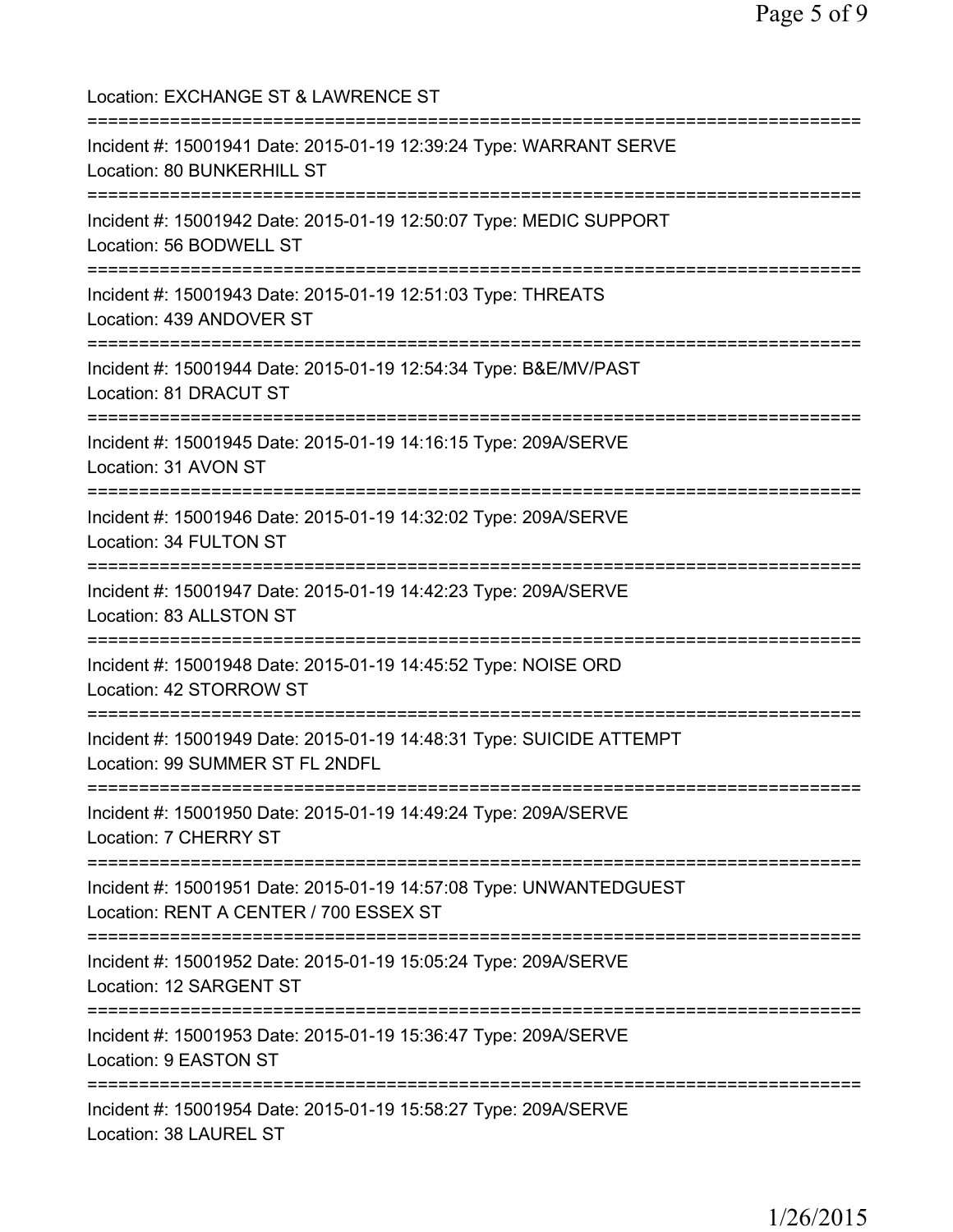| Incident #: 15001955 Date: 2015-01-19 16:07:49 Type: DISTURBANCE<br>Location: 31 MILTON ST                                                                    |
|---------------------------------------------------------------------------------------------------------------------------------------------------------------|
| Incident #: 15001956 Date: 2015-01-19 16:11:44 Type: RECOV/STOL/MV<br>Location: 5 SCHOOL ST                                                                   |
| Incident #: 15001957 Date: 2015-01-19 16:57:09 Type: STOL/MV/PAS<br>Location: 73 JAMAICA ST                                                                   |
| Incident #: 15001958 Date: 2015-01-19 17:00:22 Type: ACCOSTING<br>Location: 550 BROADWAY #218                                                                 |
| Incident #: 15001959 Date: 2015-01-19 17:35:53 Type: M/V STOP<br>Location: COMMON ST & JACKSON ST                                                             |
| ========================<br>Incident #: 15001960 Date: 2015-01-19 17:51:47 Type: M/V STOP<br>Location: BRADFORD ST & BROADWAY<br>============================ |
| Incident #: 15001961 Date: 2015-01-19 17:59:06 Type: M/V STOP<br>Location: MILTON ST & PROVIDENCE ST                                                          |
| Incident #: 15001962 Date: 2015-01-19 18:07:45 Type: M/V STOP<br>Location: COMMON ST & LAWRENCE ST<br>==============================<br>==============        |
| Incident #: 15001963 Date: 2015-01-19 18:11:22 Type: M/V STOP<br><b>Location: 13 MCFARLIN CT</b>                                                              |
| Incident #: 15001964 Date: 2015-01-19 18:20:29 Type: M/V STOP<br>Location: COMMUNITY AV & HAVERHILL ST                                                        |
| ;===================================<br>Incident #: 15001965 Date: 2015-01-19 18:27:27 Type: M/V STOP<br><b>Location: MANCHESTER ST</b>                       |
| Incident #: 15001966 Date: 2015-01-19 18:30:42 Type: M/V STOP<br>Location: 300 HAMPSHIRE ST                                                                   |
| Incident #: 15001967 Date: 2015-01-19 18:33:56 Type: UNWANTEDGUEST<br>Location: 59 TREMONT ST #304 FL 3                                                       |
| Incident #: 15001968 Date: 2015-01-19 18:45:01 Type: ALARM/BURG<br>Location: WEST STREET AUTO / 136 WEST ST                                                   |
|                                                                                                                                                               |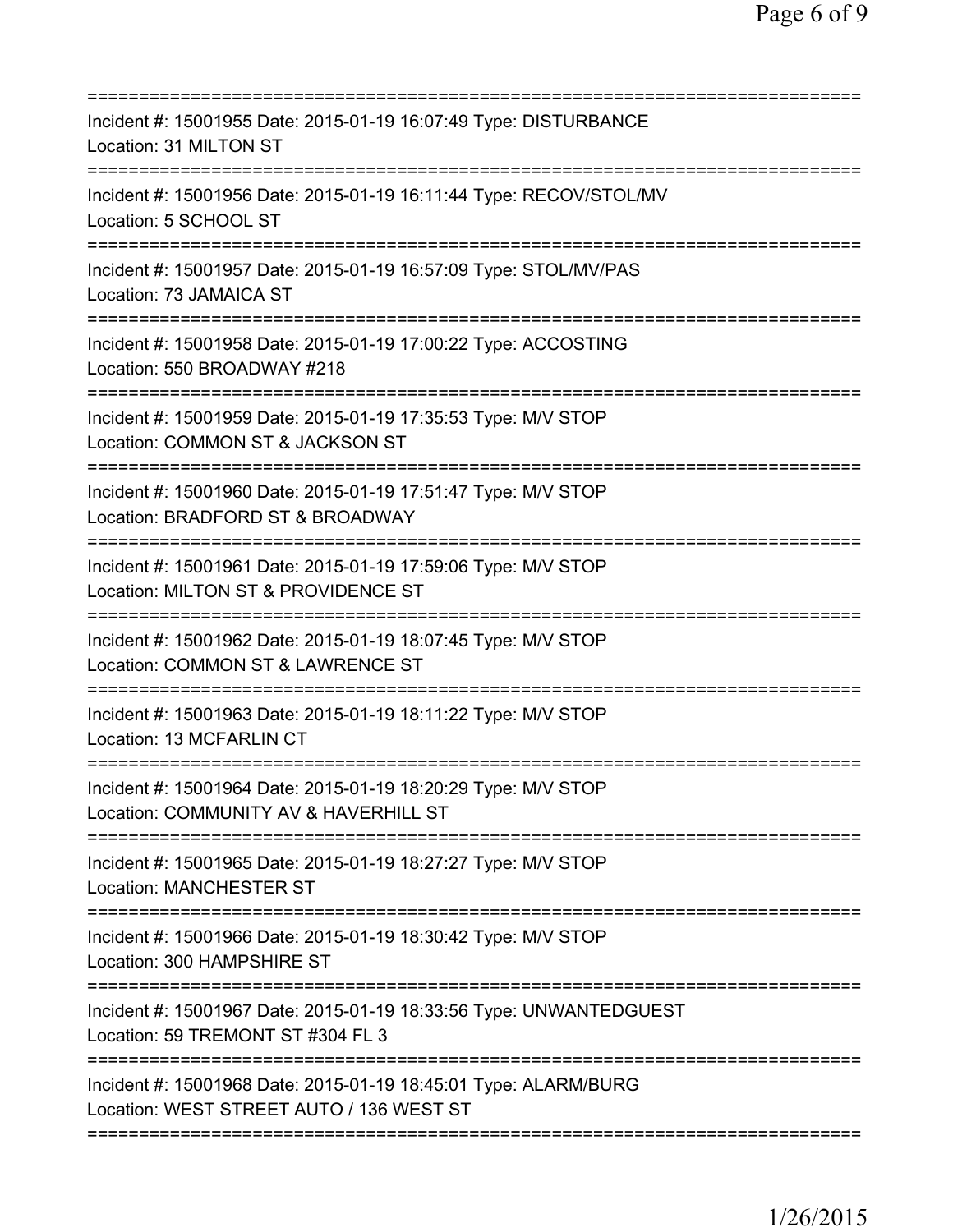| Incident #: 15001969 Date: 2015-01-19 18:45:03 Type: M/V STOP<br>Location: BROADWAY & LOWELL ST                                          |
|------------------------------------------------------------------------------------------------------------------------------------------|
| Incident #: 15001970 Date: 2015-01-19 18:47:05 Type: DISTURBANCE<br>Location: JUAN BARBER SHOP / 292 S UNION ST                          |
| Incident #: 15001972 Date: 2015-01-19 19:02:04 Type: MISSING PERS<br>Location: LAWRENCE ST & PARK ST                                     |
| Incident #: 15001971 Date: 2015-01-19 19:08:29 Type: M/V STOP<br>Location: 150 ANDOVER ST                                                |
| Incident #: 15001973 Date: 2015-01-19 19:17:26 Type: M/V STOP<br>Location: ANDOVER ST & PHILLIPS ST                                      |
| Incident #: 15001974 Date: 2015-01-19 19:19:51 Type: M/V STOP<br>Location: BOXFORD ST                                                    |
| Incident #: 15001975 Date: 2015-01-19 19:21:02 Type: DISTURBANCE<br>Location: 44 KENDALL ST FL 3<br>:=================================== |
| Incident #: 15001977 Date: 2015-01-19 19:24:13 Type: LARCENY/PAST<br>Location: 32 SANBORN ST                                             |
| Incident #: 15001976 Date: 2015-01-19 19:29:46 Type: M/V STOP<br>Location: CHICKERING ST & WINTHROP AV                                   |
| Incident #: 15001978 Date: 2015-01-19 19:47:02 Type: ALARMS<br>Location: J J NAILS 2 / 160 WINTHROP AV                                   |
| Incident #: 15001979 Date: 2015-01-19 19:54:15 Type: DISTURBANCE<br>Location: 120 BOWDOIN ST                                             |
| Incident #: 15001980 Date: 2015-01-19 20:15:49 Type: M/V STOP<br>Location: LAWRENCE ST & LOWELL ST                                       |
| Incident #: 15001981 Date: 2015-01-19 20:18:11 Type: INVESTIGATION<br>Location: 62 THORNDIKE ST                                          |
| Incident #: 15001982 Date: 2015-01-19 20:22:29 Type: HIT & RUN M/V<br>Location: 310 WATER ST                                             |
| Incident #: 15001983 Date: 2015-01-19 20:23:21 Type: M/V STOP                                                                            |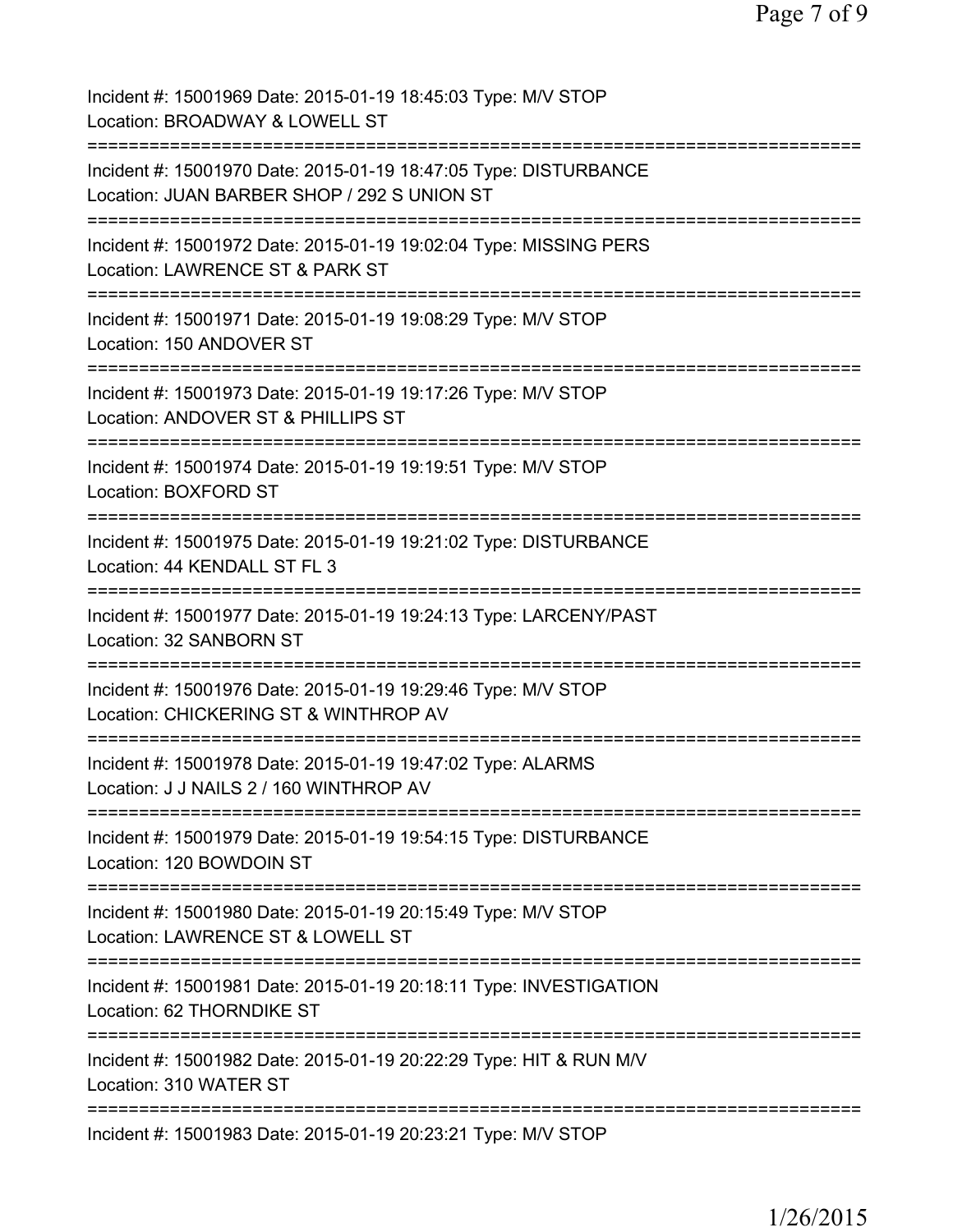| Location: COMMON ST & LAWRENCE ST                                                                                                |
|----------------------------------------------------------------------------------------------------------------------------------|
| Incident #: 15001984 Date: 2015-01-19 20:37:31 Type: 911 HANG UP<br>Location: 47 MAGINNIS AV                                     |
| Incident #: 15001985 Date: 2015-01-19 20:47:29 Type: ALARM/BURG<br>Location: CAVALLO RESTAURANT / 250 S BROADWAY                 |
| Incident #: 15001986 Date: 2015-01-19 20:50:08 Type: ALARM/BURG<br>Location: PHONEIX ACADEMY LAWRENCE SCHOOL DEP / 526 LOWELL ST |
| Incident #: 15001987 Date: 2015-01-19 21:06:09 Type: ALARM/BURG<br>Location: PSYCHOLOGICAL CENTER / 11 UNION ST                  |
| Incident #: 15001988 Date: 2015-01-19 21:15:42 Type: UNWANTEDGUEST<br>Location: POLLO CENTRO / 105 BROADWAY                      |
| Incident #: 15001989 Date: 2015-01-19 21:37:35 Type: M/V STOP<br>Location: N PARISH RD                                           |
| Incident #: 15001990 Date: 2015-01-19 21:43:07 Type: M/V STOP<br><b>Location: ALLEN ST</b>                                       |
| Incident #: 15001991 Date: 2015-01-19 21:45:59 Type: M/V STOP<br>Location: 69 MAY ST                                             |
| Incident #: 15001992 Date: 2015-01-19 22:13:13 Type: SUS PERS/MV<br>Location: 16 SYLVESTER ST                                    |
| Incident #: 15001993 Date: 2015-01-19 22:16:10 Type: M/V STOP<br>Location: 43 HANCOCK ST                                         |
| Incident #: 15001994 Date: 2015-01-19 22:18:46 Type: MAN DOWN<br>Location: 113 LOWELL ST #1A FL 1                                |
| =========<br>Incident #: 15001995 Date: 2015-01-19 22:26:34 Type: STOL/MV/PAS<br>Location: 323 LAWRENCE ST                       |
| ------------<br>Incident #: 15001996 Date: 2015-01-19 23:06:17 Type: M/V STOP<br>Location: HIGH ST                               |
| =====================<br>Incident #: 15001997 Date: 2015-01-19 23:18:31 Type: NOISE ORD<br>Location: 167 ESSEX ST                |